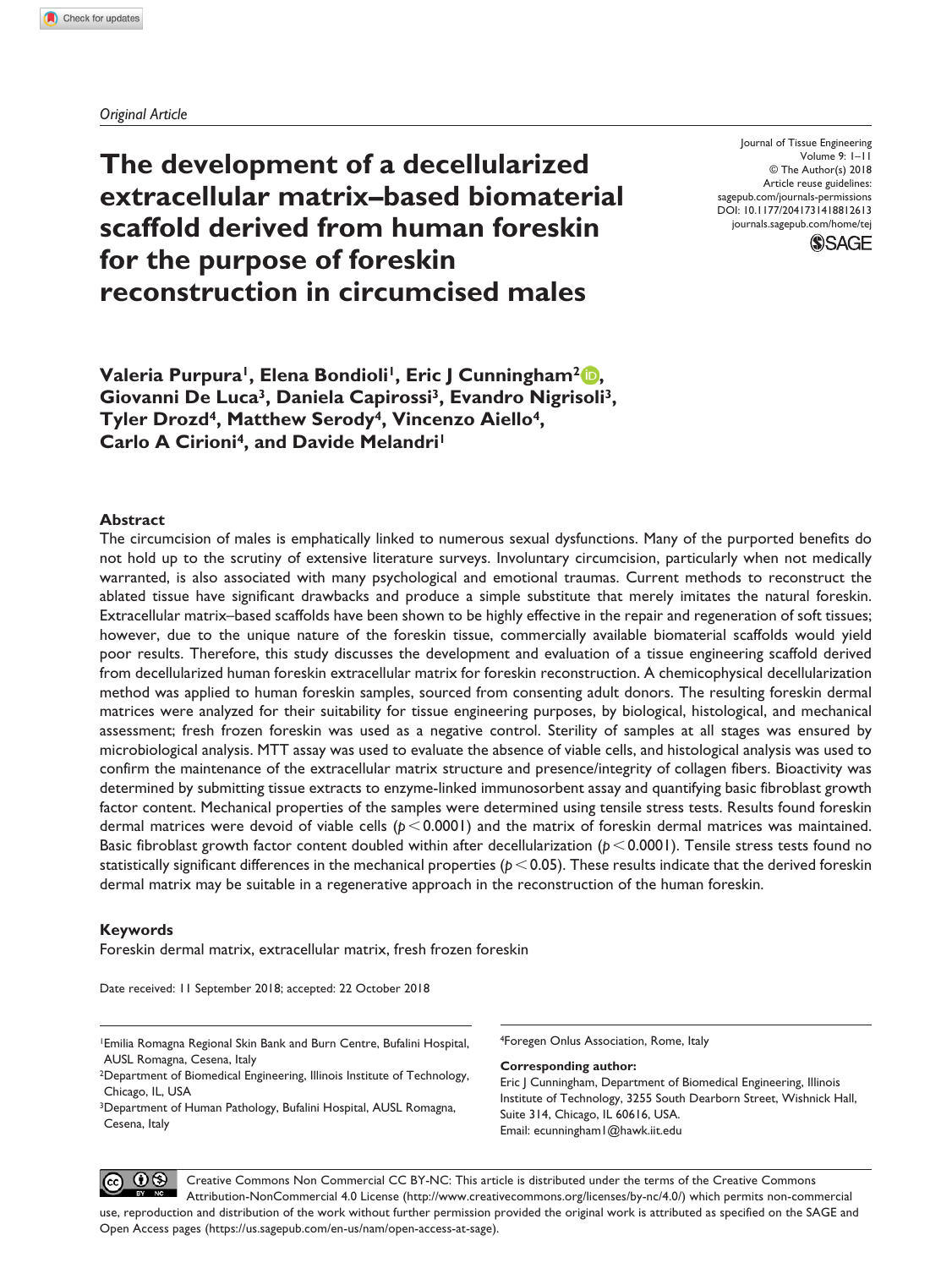# **Introduction**

Few parts of the human anatomy can compare to the incredibly multifaceted nature of the human foreskin. At times dismissed as "just skin," the adult foreskin is, in fact, a highly vascularized and densely innervated bilayer tissue, with a surface area of up to 90 cm<sup>2</sup>, and potentially larger.<sup>1</sup> On average, the foreskin accounts for  $51\%$  of the total length of the penile shaft skin<sup>2,3</sup> and serves a multitude of functions. The tissue is highly dynamic and biomechanically functions like a roller bearing; during intercourse, the foreskin "unfolds" and glides as abrasive friction is reduced and lubricating fluids are retained.3,4 The sensitive foreskin is considered to be the primary erogenous zone of the male penis<sup>2,3</sup> and is divided into four subsections: inner mucosa, ridged band, frenulum, and outer foreskin (Figure 1(a)); each section contributes to a vast spectrum of sensory pleasure through the gliding action of the foreskin, which mechanically stretches and stimulates the densely packed corpuscular receptors.3,5 Specialized immunological properties should be noted by the presence of Langerhans cells and other lytic materials, 3,6 which defend against common microbes, and there is robust evidence supporting HIV protection.<sup>7-9</sup> The glans and inner mucosa are physically protected against external irritation and contaminants while maintaining a healthy, moist surface.<sup>6</sup> The foreskin is also immensely vascularized and acts as a conduit for essential blood vessels within the penis, such as supplying the glans via the frenular artery.2,10

The practice of foreskin amputation, *circumcision* (Figure 1(b)), has ancient origins, but its modern incarnation can easily be traced to the late 19th century, where many Western practitioners introduced into standard medical practice various forms of medicalized genital injury for both males and females.11,12 A prevailing belief was that many physical and mental afflictions were rooted in masturbation and sexual promiscuity.11,12 Males were prescribed circumcision as a preventive, as it intentionally cripples natural function and dulls sexual pleasure.11–13 Despite the explicit nature of these origins, the practice has persisted. It is difficult to determine precisely how many living males have been subjected to circumcision, voluntarily or otherwise, but a conservative estimate suggests that about 650million males worldwide are circumcised (about  $23\%$  of the world's male population).<sup>14</sup> Moreover, there is a prodigious amount of ethical and moral issues regarding the practice of circumcising non-consenting minors when it is not medically warranted, as it infringes on one's right to bodily autonomy,<sup>15</sup> and many international medical and ethical institutions have lambasted the practice16–18 and have refuted the modern medical justifications and supposed benefits of male circumcision.19–23

Understandably, circumcision is associated with a plethora of complications. Most notably, males report a



**Figure 1.** The human foreskin shape after surgical removal: (a) schematic representation of human foreskin after surgical removal via circumcision and (b) representation of the sequential steps performed to identify the shape of the human foreskin after surgical removal via circumcision.

substantial decrease in sensitivity due to keratinization of the exposed glans and inner mucosa<sup>24</sup> and the general loss of the densely innervated and reflexogenic tissue; circumcised males are far less sensitive than their intact counterparts.13,25 This state with diminished neuroreceptors, sensitivity, and vascularity, wrought by circumcision, is *heavily* associated with erectile dysfunction.<sup>25–27</sup> Ejaculation and orgasm are complex physiological responses to physical, emotional, and social processes and are not wellunderstood. What is known is that ejaculation is primarily dependent on afferent signals which originate in the encapsulated nerve endings of the glans, foreskin, and penile shaft skin, and the response is controlled heavily by the autonomic nervous system.28 The loss of the mechanical gliding and stretch receptors of the sensitive foreskin and frenulum is associated with delayed ejaculation or the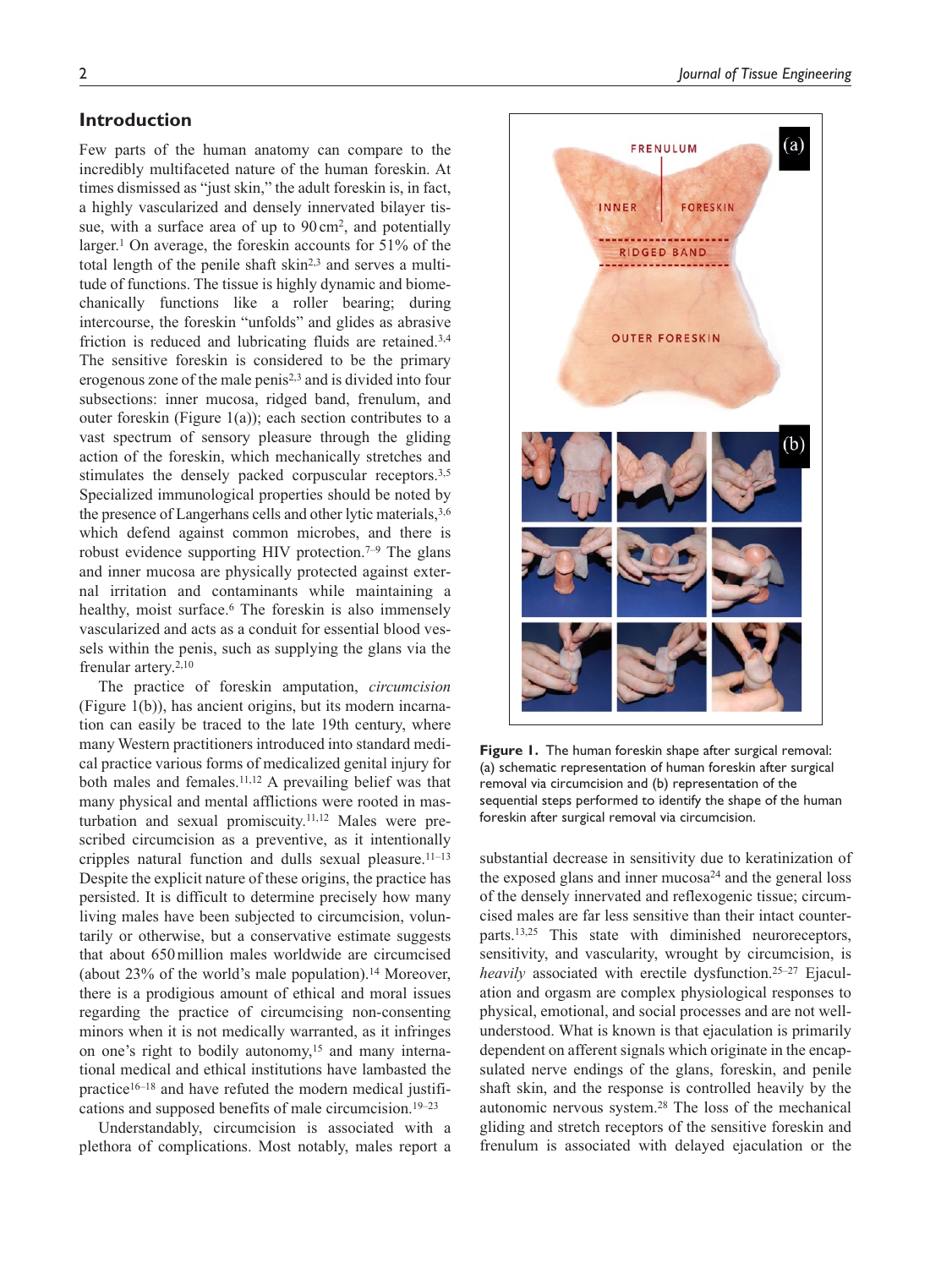inability to ejaculate.27,29,30 In addition, circumcised males suffer from premature ejaculation at higher rates than their intact counterparts.31–33 This is believed to be due to the full exposure of the sensitive corona of the glans, which is more directly stimulated during intercourse in circumcised males.34

Circumcision is also associated with an unsurprising reduction in sexual pleasure.<sup>29,35</sup> One survey of males circumcised as adults found 22 out of 38 said they regret their decision, as intercourse worsened.<sup>36</sup> During intercourse, the immobile shaft skin of the circumcised member contributes to vaginal dryness and abrasion,<sup>37</sup> leading to painful intercourse for female partners.<sup>31,37</sup> The immobilized shaft skin can also lead to tight, painful erections<sup>35</sup> and is susceptible to injury and pain during intercourse and masturbation.32 Loss of the foreskin's gliding action causes circumcised males more difficulty in penetrating their respective partners,27 as the force required for penetration is increased 10-fold.38 Literature surveys show that there is no evidence that circumcision reduces the transmission of HIV or other sexually transmitted diseases (STDs).20,21 Despite this, circumcised males are far *less* likely to use condoms,39,40 likely due to decreased sensitivity. Males who have been subjected to involuntary circumcision have long reported emotional trauma, feelings of violation, and many other types of circumcision-related psychological distress.40–42 This indicates that circumcision is not only an issue of ethics and morals but also one that pertains to public health, both physical and mental. More severe consequences of circumcision involve botched procedures and death, which are virtually always avoidable and caused by practitioner negligence.43–47

Aggrieved with their circumcision status, some males seek to restore their ablated foreskins. Foreskin reconstruction methods have been in practice since at least the second century BCE, with the two methods, surgical and nonsurgical, changing very little since their inception.<sup>48</sup> Surgical reconstruction methods traditionally involve autografts of skin from elsewhere on the body or manipulation of remaining penile shaft skin to reconstruct a pseudo-foreskin.49,50 Nonsurgical methods make use of tissue expansion: mechanical stress is applied to the residual shaft skin and over time the skin tube is lengthened, also resulting in a pseudo-foreskin.48 Currently, surgical methods have fallen out of popularity, as autografts are always fundamentally different from the natural foreskin, leading to poor cosmetic appearance and functionality, especially when compared to procedural costs.<sup>48,51</sup> In addition, due to the difficulty of reconstructing the specialized foreskin tissue using currently available surgical methods, there are several instances of botched procedures, leaving patients with grim results.<sup>52</sup> The current consensus is that nonsurgical tissue expansion methods are state of the art, as they produce a pseudo-foreskin with much higher cosmetic appearance and functionality than surgical methods, are far less expensive, and without the associated risks of surgical methods.53 Unfortunately, there is a significant learning curve associated with nonsurgical methods, is very time intensive, and it can take many years for one to complete their restoration efforts.48

Despite this, men who have completed restoration report increased sensitivity, improved sexual satisfaction, and the lessening or even resolution of their circumcisionrelated psychological distresses.53–55 While some men highly regard the results of nonsurgical restoration, it is far from a perfect reconstruction. Circumcision always ablates the ridged band, and in some cases the frenulum as well.<sup>56</sup> The other densely innervated portions of the foreskin are also lost, leaving only residual nervous tissue of the shaft skin.5 Tissue expansion cannot restore these specialized structures, and it is unclear whether the process promotes any nerve regeneration.<sup>5</sup> Touch-up surgeries can improve cosmetic appearance and functionality.48 However, results echo the natural form of the foreskin. Under this context, Foregen Onlus Association—an international, donorfunded non-profit company—is devoted to providing a solution to circumcised males who desire *complete* restoration of sexual sensation, mobility, lubrication, and other properties intrinsic to the foreskin, utilizing principles of *Tissue Engineering & Regenerative Medicine*, as well as building on previous work in surgical reconstruction. This approach intends to *regenerate* the ablated tissue as opposed to merely replacing it with a foreskin "substitute." One-third of the tissue engineering triad is biomaterial scaffolding, and to that effect, the purpose of this study is to develop an extracellular matrix (ECM)-based biomaterial scaffold, derived from the human foreskin, on which a *neoforeskin* can be engineered. To accomplish this, a novel decellularization method,<sup>57</sup> designed and realized at Emilia Romagna Regional Skin Bank, will be applied to donor foreskin tissue, and the mechanical, biological, and structural characteristics will be assessed for its prospective use as a tissue engineering scaffold.

## **Materials and methods**

## *Ethics statement*

All human tissue in this work was provided by adult, male donors following their written informed consent. Procurement of the donor foreskin tissue was approved by Ministère de l'Enseignement supérieur, de la Recherche et de l'Innovation (France). Foreskin samples were packed in accordance with IATA and international rules, regulations, and guidelines while being transported to Emilia Romagna Regional Skin Bank. The work in this study and its use of human tissue was reviewed and approved by Comitato Etico IRST IRCCS-AVR (Italy).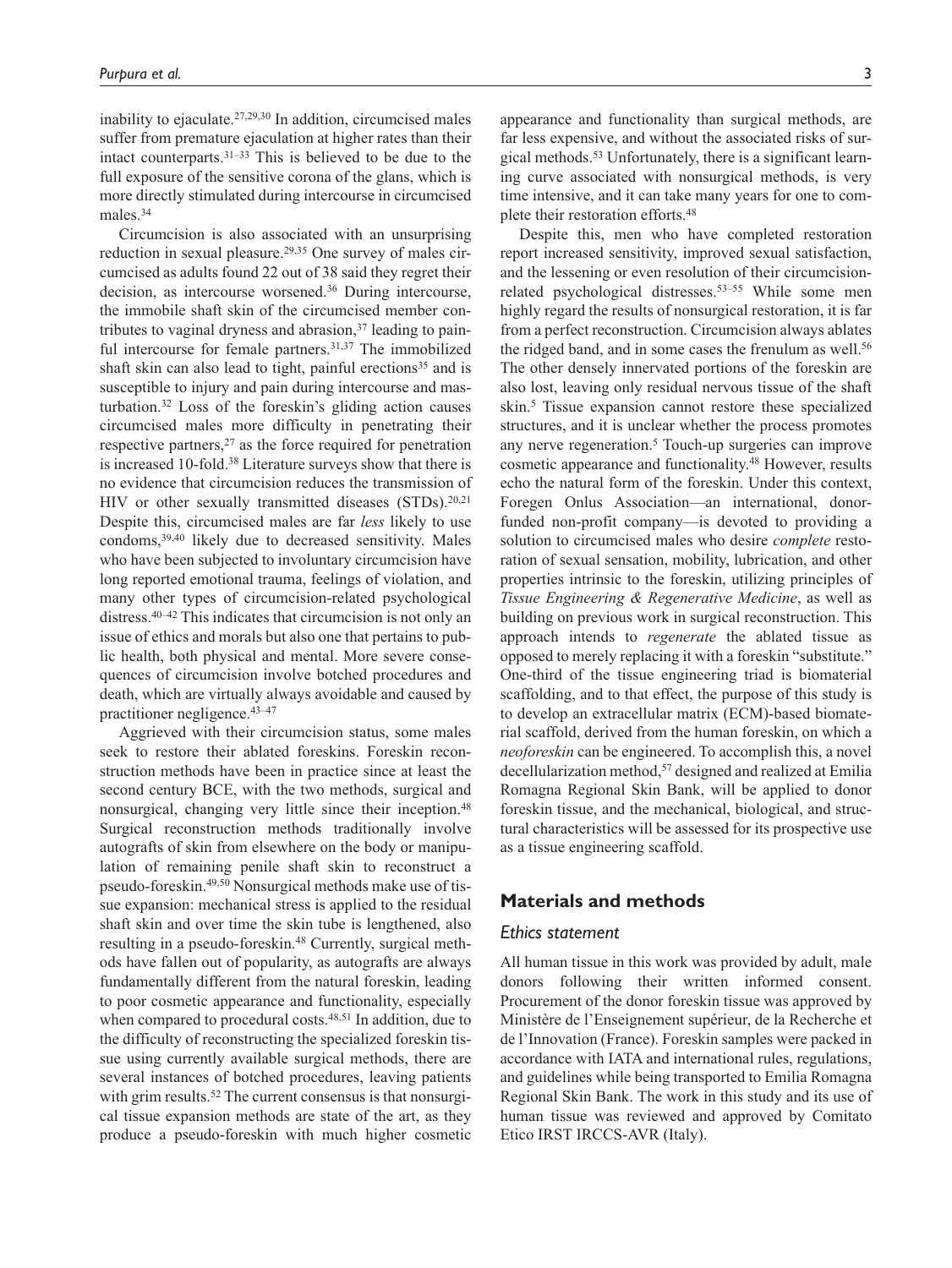# *Procurement of human foreskin samples and decellularization*

Human foreskin tissue was surgically harvested from 15 living, adult donors for therapeutic purposes, after consenting to the donation of the respective tissue for scientific research. After excision, the samples were dipped in a freezing solution composed of RPMI 1640 medium (Biowest, Riverside, MO, USA) plus antibiotics and 10% cryoprotectant (CRYO·ON DMSO; Alchimia) and subsequently frozen for storage at −80°C. Samples were packaged and shipped to Emilia Romagna Regional Skin Bank while being maintained at storage temperature.

Upon arrival, the human foreskin samples were processed under sterile conditions. Initially, the dermal and epidermal layers of the tissue were physically separated using 2.5% trypsin, diluted to  $1 \times$  (Life Technology, Monza, Italy) with 0.9% NaCl saline solution (Fresenius Kabi AG, Bad Homburg, Germany). The isolated dermal layers were sectioned into two pieces and maintained in isotonic saline solution. One half of the sectioned dermal tissue was then submitted to an enzymatic/physical process of decellularization developed by our laboratory,<sup>57</sup> after partial modification. Half of the sectioned samples were transported to a sterile, laminar flow biosafety cabinet. Inside the biosafety cabinet, the foreskin sections were placed inside cell culture flasks, such that the upper portion of the dermal sections adhered to the inside surface of the flask. The adhered sections were then covered with 2.5% trypsin, diluted to 4× (Life Technology) with 0.9% NaCl saline solution. The foreskin sections were left in the enzymatic solution for 24h. During the enzymatic decellularization, the foreskin dermis–solution complex was placed in an incubator with a controlled atmosphere and temperature  $(5\%$  CO<sub>2</sub>/air and 37°C). Following the residence time, foreskin sections were washed in sterile 0.9% NaCl saline. The sections were left in the sterile saline for 10min to ensure the removal of any potential enzymatic residue.

The resulting foreskin dermal matrices (FDMs) were dipped in RPMI medium (containing 10,000IU/mL penicillin, 10mg/mL streptomycin, 25μg/mL amphotericin B) for 15min and sealed in sterile cryofreezing bags (Agricons Ricerche, Padova, Italy), without the addition of cryoprotectant. A programmed, gradual drop of the temperature was performed on samples for their final storage in tanks of liquid nitrogen vapor at −195°C. To evaluate the effect of the decellularization process on the human foreskin samples, as well as the viability of the resulting FDMs as a tissue engineering scaffold, the samples were analyzed through a variety of assays, with fresh frozen sections used a control.

### *Microbiological analysis*

Microbiological analysis was performed on the samples to ensure the maintenance of sterility at all steps throughout the experimental process. Immediately after the tissue sectioning, fresh frozen halves were incubated at 34°C on culture plates with growth media that is selective for either bacteria (COS Columbia agar+5% sheep blood; BioMerieux, Bagno a Ripoli (FI), Italy) or fungi (Sabouraud dextrose agar+CAF; Biolife, Milano, Italy) for 3 and 14 days, respectively. The other halves were decellularized, frozen, and then incubated on selective growth media as described above.

## *Histological processing and analysis*

Sectioned foreskin samples were processed under histological techniques, to guarantee the structural integrity of the tissue and quantify the content of collagen and elastic fibers. Fresh frozen foreskin (FFF) sections were fixed with a 10% formalin solution (Kaltek, Padova, Italy) and paraffin embedded. After processing, histological sections  $(5 \mu m)$  in thickness) were stained with hematoxylin and eosin (H&E), Weigert's elastic stain, or Masson's Trichrome (Diapath, Martinengo (BG), Italy). Following staining, the presence, structure, and integrity of the collagen and elastic fibers of the matrix were analyzed. FDM samples were processed in the same manner, to evaluate the maintenance of the matrices' structural integrity after the decellularization process. Histological processing additionally enabled for the qualitative evaluation of cellular removal in FDM samples.

## *Image analysis*

Following histological processing, additional analysis was performed using image processing techniques, which enabled the measurement of collagen and elastic fiber content of the samples. This was accomplished by employing the software ImageJ (National Institutes of Health, Bethesda, MD, USA) and the method of color deconvolution.<sup>58</sup> This method separates the pixels of an RGB image into three separate channels, based on three predetermined colors. ImageJ provides measured pixel intensity, as well as pixel count. Higher pixel intensity values are proportional to higher amounts of stain, which correspond to larger quantities of collagen or elastic fibers. Utilizing the integrated density and sample area of the processed images, collagen and elastic fiber content of both FFF and FDM samples was measured and is expressed as a mean quantitative fraction  $\pm$  standard deviation (SD).

## *Cell viability analysis (MTT assay)*

MTT assay was performed on both FFF and FDM sections to evaluate tissue viability before and after the application of the decellularization process. In this instance, six uniform samples were excised using a biopsy punch (0.5mm in diameter) from FFF and FDM sections each. Afterward, all 12 samples were weighed and incubated with MTT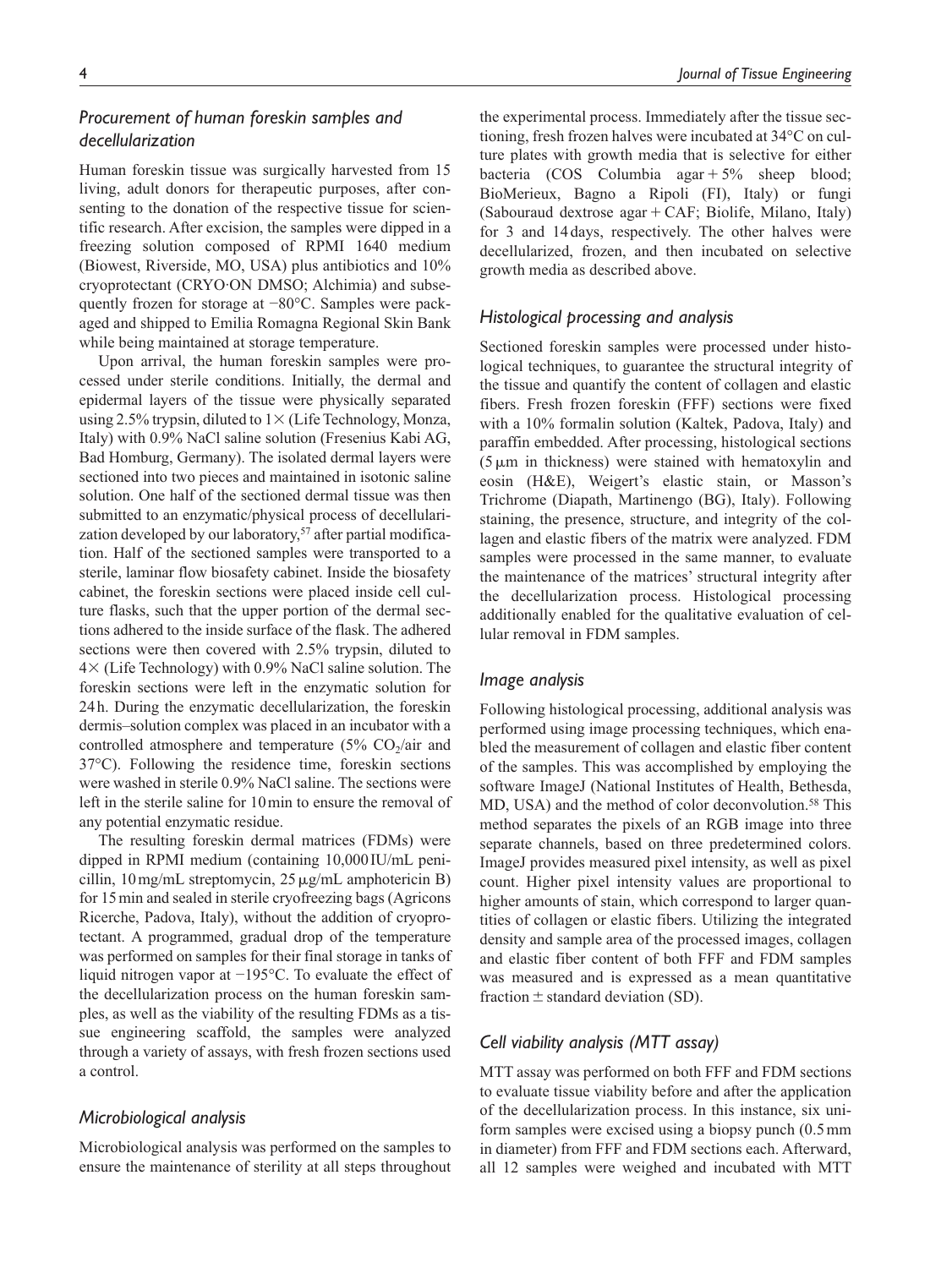(Acros Organics, Morris, NJ, USA) solution (0.5mg/mL) for 3 h at 37°C in 5% CO<sub>2</sub>/air. Afterward, all samples were placed in dimethyl sulfoxide (CRYO·ON DMSO; Alchimia, Padova, Italy) for 10min. By the Beer–Lambert law, the absorbance of the resulting colored solutions is directly proportional to cell viability and was measured using a spectrophotometer, set to a wavelength of 570nm. From the collected measurements, viability rates were calculated as the ratio of optical density (OD) at 570nm and the mass in grams (g). Quantitative analysis was performed to assess the viability rates of all samples, both of fresh frozen tissue and FDM.

# *Measurement of basic fibroblast growth factor via extract*

To evaluate foreskin tissue bioactivity and the effects of the decellularization method, fibroblast growth factor (FGFb) content was measured using an extract derived from both FFF and FDM sections, using methods from previously published literature.59–61 FGFb was chosen as the growth factor of interest due to its involvement in the regeneration of a wide variety of tissue types: skin, blood vessel, muscle, adipose, tendon/ligament, cartilage, bone, tooth, and nerve tissues.<sup>60</sup> Samples were incubated at 4°C for 72h, in RPMI 1640 serum-free culture medium, and used as an extraction vehicle, in a ratio sample/extraction vehicle volume of  $25 \text{ cm}^2/100 \text{ mL}$ . Extracts were assessed for the presence of FGFb using Quantikine® enzymelinked immunosorbent assay (ELISA) human FGF basic immunoassay kits (R&D Systems, Minneapolis, MN, USA). The measured OD is proportional to protein content (pg/mL) of the samples. Quantitative analysis was performed assessing the absorbances of both FFF and FDM samples.

## *Mechanical properties*

The mechanical properties of human foreskin were analyzed to evaluate their maintenance after the application of the decellularization method. Five FDM and five FFF samples were evaluated in air using an MTS apparatus (Sintech-1/M; MTS Adamel Lhomargy, Ivry sur Seine, France) and TestWorksTM v.4 software (MTS Systems, Eden Prairie, MN, USA). Samples were kept at −80°C and thawed for 24h at 4°C before testing. Dimensions of the samples were measured using a digital caliper, with each sample measuring  $3 \text{ cm} \times 1 \text{ cm}$  in area and  $0.8-1.5 \text{ mm}$  in thickness. Cross-sectional area was estimated as the product of the nominal specimen width and the average membrane thickness. Samples were pulled to failure (tensile failure) using a 1kN load cell at a rate of 12.7mm/min. To maintain their moisture, samples were kept in their storage medium. The tensile tests were performed by clamping the bottom and top of the  $3 \text{ cm} \times 1 \text{ cm}$  specimens to the

stationary lower grip and mobile upper grip of the tensile testing apparatus, respectively. The maximum load, tensile strength, modulus of elasticity (Young's modulus), and stiffness were measured for each sample.

### *Statistical analysis*

Statistical analysis was performed using XLMiner Analysis ToolPak (Frontline Systems Inc., Incline Village, NV, USA) software. All results are reported as mean  $\pm$  SD, with a statistical significance of  $p < 0.05$ . To compare FFF and FDM samples with respect to each parameter, a Student's *t* test was employed to analyze cell viability, FGFb, collagen, and elastic fiber content, and mechanical data.

## **Results**

Prior to decellularization of the human foreskin samples, a macroscopic evaluation of the complete, intact samples displays a pinkish appearance and a distinctive "butterfly" shape, which has never been shown before and was initially proposed and identified by us in preliminary work to ascertain the correct and expected shape of the foreskin following circumcision (Figure 1). The epidermal layer appeared darker in the outer areas compared to that of the inner foreskin (Figure 2(a)). Following decellularization, the foreskin tissue exhibited the white coloration of decellularized tissue, which suggests the removal of the epidermal layer of the processed tissue, while ideally maintaining a compact matrix with the bioactive components preserved (Figure 2(b)).

Microbiological analysis confirmed that sterile conditions were maintained at all stages: procurement, storage, decellularization, and analysis, for both FFF and decellularized foreskin samples. No bacteria or fungi were identified on the selective growth media after incubation for the respective time durations (data not shown). Prior to the application of the decellularization process, the cell viability of FFF samples was found to be  $13.6 \pm 1.6$  OD/g. After decellularization, the intense purple color of tissue after incubation with tetrazolium salts, which corresponds to cellular viability, was absent in the uncolored, decellularized tissue, and cell viability was significantly reduced to  $1.1 \pm 0.75$  OD/g in all FDM samples (Figure 3). In addition, the drastic reduction in cells was evident during qualitative histological analysis of the FDM samples stained with H&E (Figure 4(c)), although the primary focus was to analyze the structure of the decellularized matrices.

Through histological analysis, sections of the decellularized samples stained with H&E demonstrated maintenance in the architecture and structural integrity of the dermal layer; decellularized samples exhibited a compact and well-preserved ECM (Figure 4(c)), when compared against the fresh frozen control (Figure 4(a)). Moreover,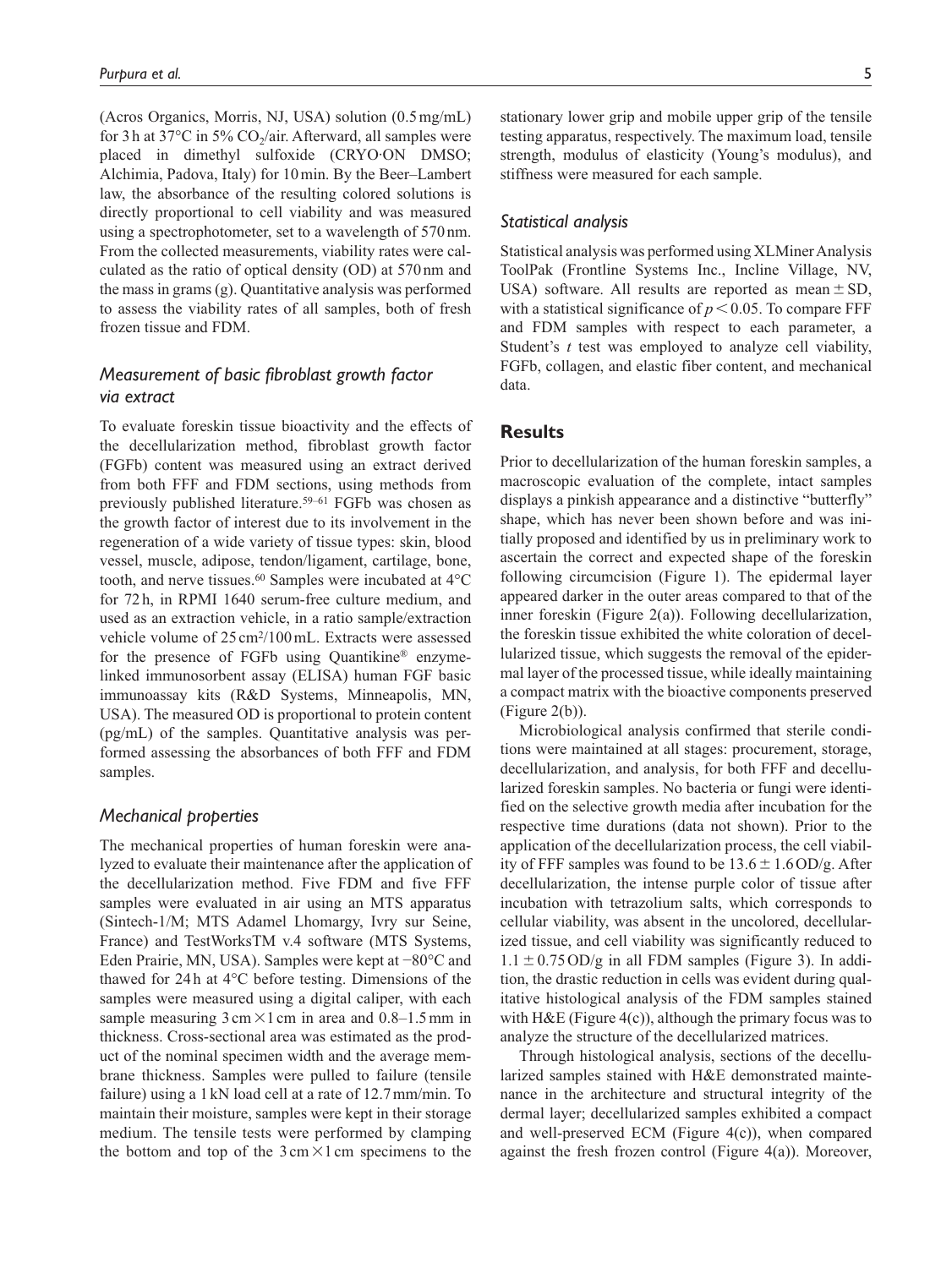

**Figure 2.** Macroscale appearance of the human foreskin tissue: (a) fresh frozen foreskin tissue prior to the decellularization process and analysis and (b) foreskin dermal matrix, post-processing and decellularization.



**Figure 3.** Cellular viability of fresh frozen foreskin and foreskin dermal matrices. Graphical representation of the visible reduction of viable cells prior to and after decellularization of the human foreskin samples (\**p*<0.0001).

analysis with Masson's Trichrome staining further confirmed the structural integrity of the decellularized extracellular matrices (Figure 4(d)), by the presence of well-maintained collagen fibers, when compared to that of the control (Figure 4(b)). Histological analysis also made it evident that the epidermal layers were indeed entirely removed by the decellularization process, as established in our protocol. Imaging of the samples stained with Masson's Trichrome and Weigert's elastic stain (Figure 5) found no sizable difference between FFF and FDM samples with regard to collagen or elastic fiber content, demonstrating overall conservation of these biopolymers in the matrix (Table 1).

Using ELISA assay on tissue extracts derived from both FFF and FDM samples, FGFb content was measured, which corresponds to tissue bioactivity. Before decellularization, foreskin samples have an FGFb content of  $455.4 \pm 70.1$  pg/mL; however, after decellularization, FGFb nearly doubles in content, as the growth factor was found in FDM samples at  $770.5 \pm 36.6$  pg/mL (Figure 6). All FDM samples were found to have this twofold increase in FGFb content, compared to the fresh frozen control. Mechanical tensile testing of the samples found no differences between FFF and FDM samples in any of the measured parameters (maximum load, tensile strength, Young's modulus, or stiffness; Table 2).

## **Discussion**

The study described here intends to be the first step in the overall process of developing an innovative, regenerative therapy to reconstruct the ablated foreskin tissue of circumcised males faithfully. To this aim, we developed a functional tissue engineering scaffold, derived from the decellularized ECMs of the human foreskin dermis. The value of utilizing the biological scaffold described here is due to the presence of the same intrinsic anatomic and structural components that are biologically inherent in the foreskin tissue. This makes the scaffold more than comparable to the natural foreskin and therefore second to none regarding biomaterial choice for the proposed aim. Several biological/synthetic biomaterial matrices are already commercially available for the reconstruction of damaged tissue, including the penis,  $62-64$  but the origin of the biomaterials is different from that of the tissue being treated, so the natural anatomical/structural characteristics are poorly retained.

After submitting the procured foreskin tissue to the decellularization process developed by our lab, the resulting matrices maintained their natural, well-ordered morphology. Collagen and elastic fiber content and biomechanical properties of the matrices were conserved as well. The decellularized matrices were also found to have a significant, twofold increase in FGFb content,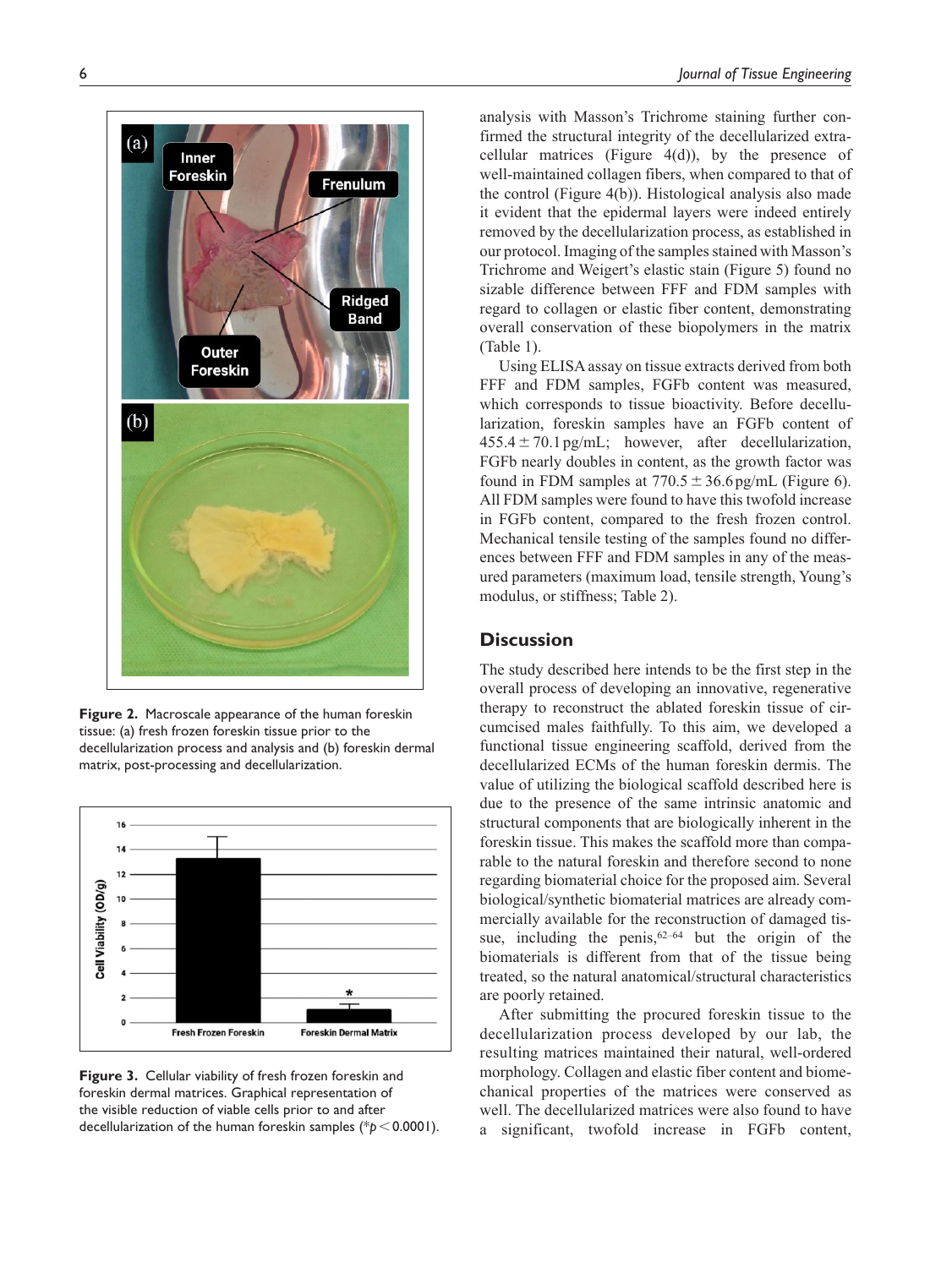

**Figure 4.** Structural analysis of fresh frozen foreskin tissue and foreskin dermal matrices. Before decellularization, (a) H&E staining shows that fresh frozen foreskin samples display normal structure, and (b) with Masson's Trichrome, the samples show normal collagen fibers. Following decellularization, foreskin dermal matrix samples exhibit a well-maintained structure with (c) H&E staining and (d) maintenance of collagen fibers with Masson's Trichrome. The drastic removal of cellular components in the foreskin dermal matrix is also evident through H&E and Masson's Trichrome.

increasing the overall bioactivity of the scaffold. This drastic increase in bioactivity is crucial in for regenerative processes, as FGFb plays a role in promoting vascularization and blood vessel growth, as well as the regeneration of several other tissues relevant to the foreskin.60 The observed increase in bioactivity is likely related to the method of decellularization, as previously published literature describes how different methods of decellularization can affect growth factor release, and consequently, matrix bioactivity.65,66

Human-derived dermal matrices have been used as biomaterial scaffolds for tissue engineering purposes in a wide variety of applications. Our group, in particular, has achieved excellent results through using decellularized dermal matrices in the treatment of several clinical conditions, such as abdominal wall defect, breast, and pelvic reconstruction, as well as rotator cuff repair.67–72 While dermal matrices are a very popular naturally derived biomaterial, few groups have shown interest in developing scaffolds by decellularizing foreskin tissue in a comparable manner to this work. One group had promising results using their foreskin-derived matrix in urethral tissue engineering.73 Another group engineered an acellular AlloDerm foreskin tissue, to be used in tympanoplasty, and the AlloDerm facilitated rapid healing rates.<sup>74</sup> A significant difference between these two group's works and our approach is the form of the scaffold. In our work, retention of the foreskin's distinctive butterfly shape is vital to engineer our proposed neoforeskin; however, in these other applications, the scaffold's form is relatively less pertinent. Two other groups have additionally used acellular dermal matrices in the reconstruction of penile shaft skin.77,78 In both cases, the matrices were derived from tissue elsewhere on the patient's body, but both groups reported good cosmetic and functional results of the reconstructed shaft skin. Although neither group went so far as to reconstruct the foreskin, the promising findings from these other groups are encouraging to our aim.

An unfortunate drawback and limitation to our approach, however, is the low availability of foreskin tissue from *adult* donors. *Neonatal* human foreskin tissue and its derivatives, on the other hand, are quite accessible and sold by many laboratory supply vendors. Although pursuing that alternative approach is arguably more efficient, the use of neonatal tissue in biomedical science and engineering is a highly unethical practice.<sup>75</sup> Due to this low availability of adult foreskin donor tissue, there is regretfully only a finite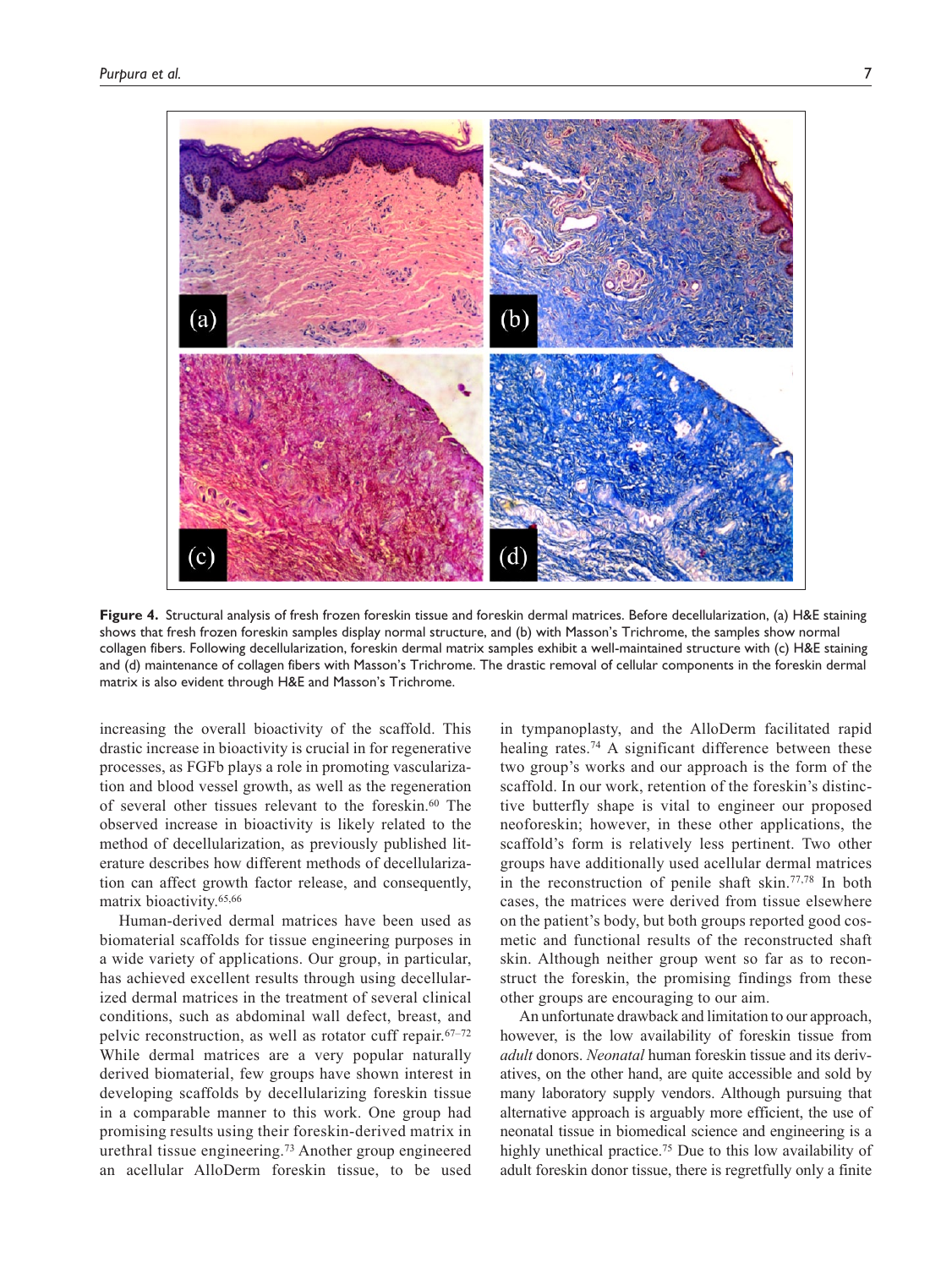

**Figure 5.** Elastic fiber quantification of fresh frozen foreskin tissue and foreskin dermal matrices by image analysis. (a) Prior to decellularization, Weigert's elastic stain shows a relatively high elastic fiber density in fresh frozen foreskin tissue. (b) Using color deconvolution, the pixels representing the stained elastic fibers can be isolated and quantified. Following decellularization, (c) foreskin dermal matrix samples exhibit a maintenance in their elastic fiber content, which can also be quantified using (d) color deconvolution. This same technique can be applied to collagen fibers.

| <b>Table 1.</b> Mean quantitative fraction of collagen and elastic |
|--------------------------------------------------------------------|
| fiber quantities of fresh frozen foreskin and foreskin dermal      |
| matrix (mean $\pm$ SD, n = 5).                                     |

|                        | % Collagen fibers % Elastic fibers |              |
|------------------------|------------------------------------|--------------|
| Fresh frozen foreskin  | $40.9 + 4.7$                       | $30.3 + 1.2$ |
| Foreskin dermal matrix | $43.7 + 2.2$                       | $30.7 + 2.3$ |

SD: standard deviation.

Student's *t* test; fresh frozen foreskin versus foreskin dermal matrix (\**p*<0.05).

amount of experimental protocols that our group was able to perform to characterize our FDMs effectively. To characterize the effectiveness of the decellularization method to a further degree, direct measurements of residual DNA content could be made, as well as a more thorough histological investigation using DAPI staining. Measurement of the glycosaminoglycans, proteoglycans, and other biomolecules, and a more comprehensive study of the ECM organization through total hydroxyproline measurements, would additionally be beneficial.

An additional, albeit necessary, limitation to our approach is the need for the donor foreskin to retain its



**Figure 6.** Basic fibroblast growth factor content of fresh frozen foreskin and foreskin dermal matrices. Graphical representation of FGFb content quantified from extract of human foreskin samples before and after decellularization  $(*p < 0.0001).$ 

distinctive butterfly shape, seen in Figure 2, as opposed to further processing which is seen in other pieces of literature detailing foreskin decellularization. This ensures the complex network of channels within the matrix are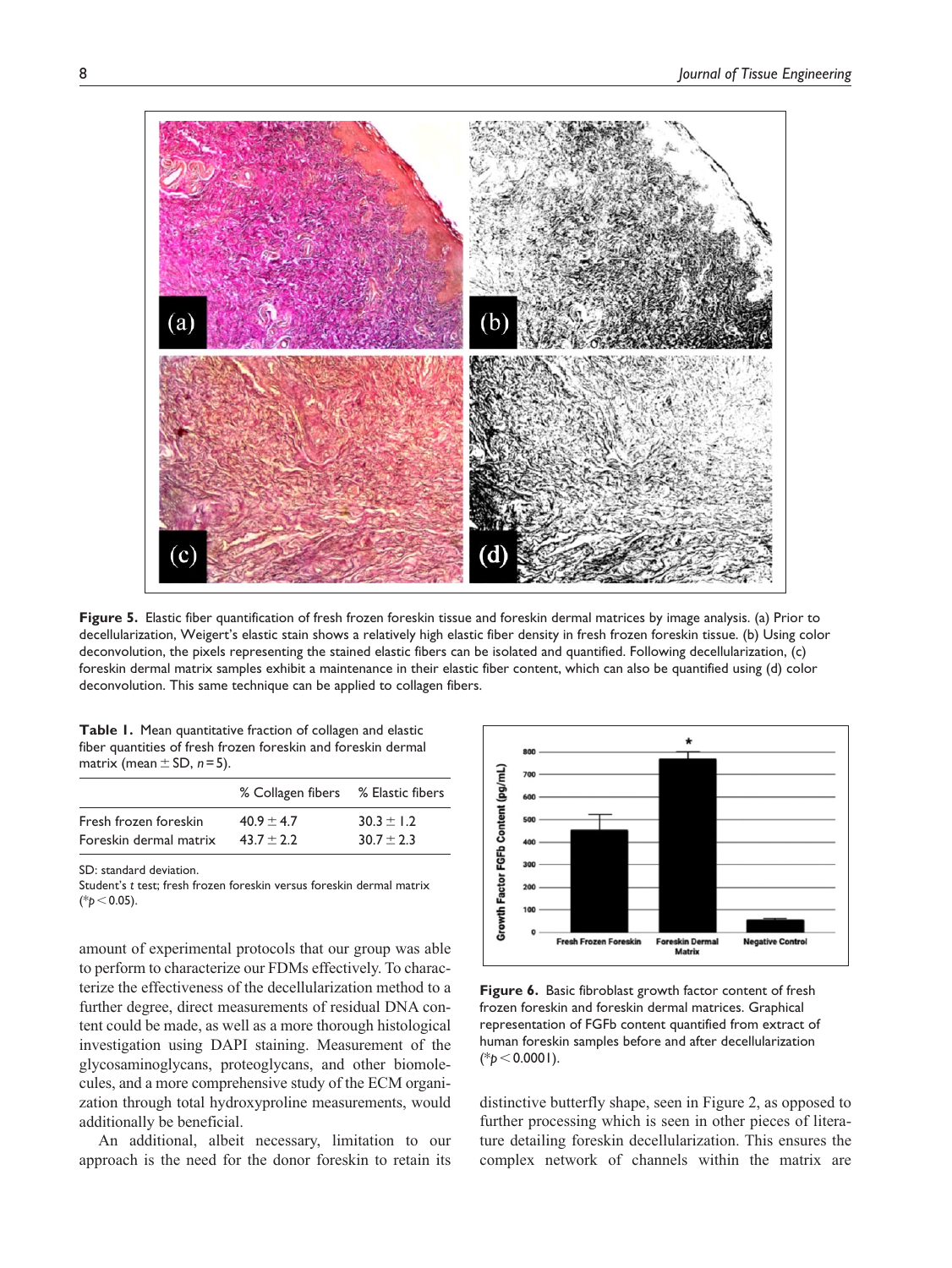|                                     | Fresh frozen foreskin | Foreskin dermal matrix |
|-------------------------------------|-----------------------|------------------------|
| Maximum load (N)                    | $17.66 \pm 5.88$      | $11.98 \pm 7.43$       |
| Tensile strength (MPa)              | $1.25 \pm 0.92$       | $1.07 \pm 0.68$        |
| Young's modulus of elasticity (MPa) | $2.84 \pm 0.25$       | $3.01 \pm 1.26$        |
| Stiffness (N/mm)                    | $2.65 \pm 1.34$       | $2.94 \pm 3.58$        |

**Table 2.** Tensile test results of fresh frozen foreskin and foreskin dermal matrix (mean  $\pm$  SD,  $n=5$ ).

SD: standard deviation.

Student's *t* test; fresh frozen foreskin versus foreskin dermal matrix (\**p*<0.05).

preserved, which will easily facilitate vascularization and invasion of other cell types. Due to the geometries of the penis and the foreskin, we believe this shape also facilitates the most effective approach at implantation of the proposed neoforeskin, which can be visualized by following Figure 1(b) in reverse order. As biofabrication techniques improve, our group intends to transition away from a method requiring donor tissue and toward utilizing bioprinting methods. However, as it stands today, current biofabrication technologies are unable to replicate functioning microvasculature  $(<10 \mu m$  in diameter), something which the human foreskin is abundant in.<sup>76</sup> For the time being, our group is working to secure additional sources of adult donor foreskin tissue.

To develop an innovative, regenerative therapy to repair the damage caused by circumcision, we take advantage of our expertise in the development of biological, acellular scaffolds, through the use of our patented decellularization method (PTC/IB2008/002753).<sup>58</sup> Similar to the results of our previous work, the decellularized FDM developed in this study was able to maintain a balance of cellular removal and the maintenance of structural, mechanical, and biological properties of foreskin tissue. Preclinical experiments with in vivo animal models yet need to be performed and will comprise future work. The results of this study indicate that this method of decellularization, when applied to the human foreskin, yields an acellular biological matrix with characteristics and properties necessary to be used as a functional tissue engineering scaffold for the purpose of foreskin reconstruction and in the clinical treatment of circumcised males.

#### **Acknowledgements**

The authors thank their colleagues Milena Fini, Matilde Tschon, and Gianluca Giavaresi from Codivilla-Putti Research Institute (Rizzoli Orthopaedic Institute, Bologna, Italy) who assisted this research by providing their expertise in mechanical analysis.

### **Declaration of conflicting interests**

E. B and D. M are inventors of the patent on the decellularization method that was applied to the human foreskin samples. V. P and E. B are science advisory board members of Foregen Onlus Association.

#### **Funding**

The author(s) disclosed receipt of the following financial support for the research, authorship and/or publication of this article: This research was funded by Foregen Onlus Association.

### **ORCID iD**

Eric J Cunningham **D** <https://orcid.org/0000-0002-7159-8594>

### **References**

- 1. Werker PM, Terng AS and Kon M. The prepuce free flap: dissection feasibility study and clinical application of a super-thin new flap. *Plast Reconstr Surg* 1998; 102: 1075– 1082.
- 2. Taylor JR, Lockwood AP and Taylor AJ. The prepuce: specialized mucosa of the penis and its loss to circumcision. *Br J Urol* 1996; 77: 291–295.
- 3. Cold CJ and Taylor JR. The prepuce. *BJU Int* 1999; 83(Suppl. 1): 34–44.
- 4. Morgan WKC. Penile plunder. *Med J Aust* 1967; 1: 1102– 1103.
- 5. Hill G. Foreskin motion generates Meissner corpuscle stimulation. *BMJ* 2003; 309: 679.
- 6. Parkash S, Raghuram R, Venkatesan K, et al. Sub-preputial wetness—its nature. *Ann Natl Acad Med* 1982; 18: 109– 112.
- 7. Dezzutti CS. Mechanisms of HIV Transmission through Epithelial Cell Barriers. *Presented at the 12th World AIDS Conference.* Geneva, June/July 1998 [abstract 278/32124], <http://www.cirp.org/library/disease/HIV/dezzutti/> (accessed 3 December 2018).
- 8. Schwartz O. Langerhans cells lap up HIV-1. *Nat Med* 2007; 13: 245–246.
- 9. De Witte L, Nabatov A, Pion M, et al. Langerin is a natural barrier to HIV-1 transmission by Langerhans cells. *Nat Med* 2007; 13: 367–371.
- 10. Persad R, Sharma S, McTavish J, et al. Clinical presentation and pathophysiology of meatal stenosis following circumcision. *Br J Urol* 1995; 75: 91–93.
- 11. Remondino PC. *History of circumcision from the earliest times to the present: moral and physical reasons for its performance*. Philadelphia, PA and London: F.A. Davis, 1891.
- 12. Kellogg JH. *Treatment for self-abuse, and its effects.* In: Plain Facts for Old and Young. Battle Creek, MI: Good Health Publishing Company, 1910, pp. 320–364.
- 13. Sorrells ML, Snyder JL, Reiss MD, et al. Fine-touch pressure thresholds in the adult penis. *BJU Int* 2007; 99: 864–869.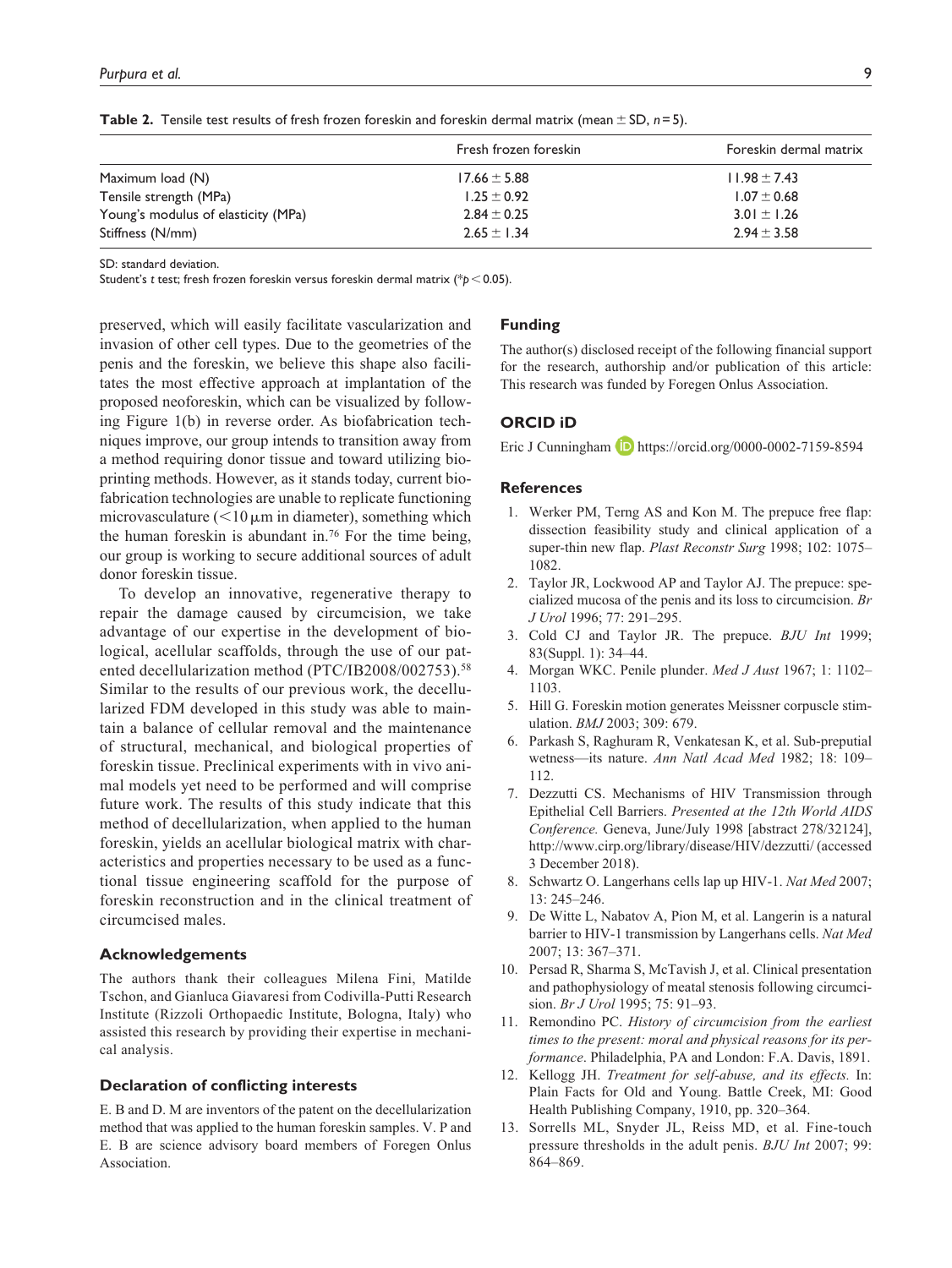- 14. Statistics on Human Genital Mutilation. *NOHARMM*, [http://](http://www.noharmm.org/HGMstats.htm) [www.noharmm.org/HGMstats.htm](http://www.noharmm.org/HGMstats.htm) (2011).
- 15. Svoboda JS, Van Howe RS and Dwyer JG. Informed consent for neonatal circumcision: an ethical and legal conundrum. *J Contemp Health Law Policy* 2000; 17: 61–133.
- 16. *Non-therapeutic circumcision of male minors*. The Netherlands: Royal Dutch Medical Society, 2010.
- 17. Lindboe A, Malmberg F, Aula MK, et al. *Let the boys decide on circumcision*. Oslo: Nordic Ombudsmen, 2013.
- 18. Sorokan ST, Finlay JC, Jefferies AL, et al. Newborn male circumcision. *Paediatr Child Health* 2015; 20: 311–320.
- 19. Chessare JB. Circumcision: is the risk of urinary tract infection really the pivotal issue? *Clin Pediatr* 1992; 31: 100–104.
- 20. Van Howe RS. Circumcision and HIV infection: review of the literature and meta-analysis. *Int J STD AIDS* 1999; 10: 8–16.
- 21. Van Howe RS. Does circumcision influence sexually transmitted diseases? A literature review. *BJU Int* 1999; 83(Suppl. 1): 52–62.
- 22. Van Howe RS. A cost-utility analysis of neonatal circumcision. *Med Decis Making* 2004; 24: 584–601.
- 23. Macneily AE. Routine circumcision: the opposing view. *Can Urol Assoc J* 2007; 1: 395–397.
- 24. Foley JM. The unkindest cut of all. *Fact* 1966; 3(4): 2–9.
- 25. Fink KS, Carson CC and DeVellis RS. Adult circumcision outcomes study: effect on erectile function, penile sensitivity, sexual activity and satisfaction. *J Urol* 2002; 167: 2113–2116.
- 26. Stinson JM. Importance and adult circumcision. *J Natl Med Assoc* 1973; 65: 161.
- 27. Shen Z, Chen S, Zhu C, et al. Erectile function evaluation after adult circumcision. *Zhonghua Nan Ke Xue* 2004; 10: 18–19.
- 28. Alwaal A, Breyer BN and Lue TF. Normal male sexual function: emphasis on orgasm and ejaculation. *Fertil Steril* 2015; 104: 1051–1060.
- 29. Kim DS and Pang M-G. The effect of male circumcision on sexuality. *BJU Int* 2007; 99: 619–622.
- 30. Solinis I and Yiannaki A. Does circumcision improve couple's sex life? *J Mens Health Gend* 2007; 4: 361.
- 31. O'Hara K and O'Hara J. The effect of male circumcision on the sexual enjoyment of the female partner. *BJU Int* 1999; 83(Suppl. 1): 79–84.
- 32. Zwang G. Functional and erotic consequences of sexual mutilations. In: Denniston GC and Milos MF (eds) *Sexual mutilations: a human tragedy*. Boston: Springer, 1997, pp. 67–76.
- 33. Masood S, Patel HRH, Himpson RC, et al. Penile sensitivity and sexual satisfaction after circumcision: are we informing men correctly? *Urol Int* 2005; 75: 62–66.
- 34. Halata Z and Munger BL. The neuroanatomical basis for the protopathic sensibility of the human glans penis. *Brain Res* 1986; 371: 205–230.
- 35. Kim DS and Pang M-G. Extraordinarily high rates of male circumcision in South Korea: history and underlying causes. *BJU Int* 2002; 89: 48–54.
- 36. Denniston GC. Circumcision and sexual pleasure. In: Denniston GC, Hodges FM and Milos MF (eds) *Flesh and*

*blood: perspectives on the problem of circumcision in contemporary society*. Boston: Springer, 2004, pp. 45–53.

- 37. Boyle GJ. Circumcision in adults: effect on sexual function. *Urology* 2004; 64: 1167–1168.
- 38. Taves D. The intromission function of the foreskin. *Med Hypotheses* 2002; 59: 180–182.
- 39. Michael RT, Wadsworth J, Feinleib J, et al. Private sexual behavior, public opinion, and public health policy related to sexually transmitted diseases: a US-British comparison. *Am J Public Health* 1998; 88: 749–754.
- 40. Boyle GJ, Goldman R, Svoboda JS, et al. Male circumcision: pain, trauma and psychosexual sequelae. *J Health Psychol* 2002; 7: 329–343.
- 41. Rhinehart J. Neonatal circumcision reconsidered. *Trans Anal J* 1999; 29: 215–221.
- 42. Goldman R. The psychological impact of circumcision. *BJU Int* 2002; 83: 93–102.
- 43. Stanley D. *Shane's circumcision nightmare: I wish I'd never been born*. Sydney, NSW, Australia: Women's Day, 2000, pp. 24–25.
- 44. Black D. *Sex, lies and a quest for identity: The boy raised as a girl suffered for social experiment.* Toronto, Ontario: Toronto Star, May 11, 2004, A3.
- 45. Jiang J, Zhu F-Q, Luo J, et al. Severe burn of penis caused by excessive short-wave diathermy. *Asian J Androl* 2004; 6: 377–378.
- 46. Bode CO, Ikhisemojie S and Ademuyiwa AO. Penile injuries from proximal migration of the Plastibell circumcision ring. *J Pediatr Urol* 2010; 6: 23–27.
- 47. Bollinger D. Lost boys: an estimate of U.S. circumcisionrelated infant deaths. *Thymos J Boyhood Stud* 2010; 4: 78–90.
- 48. Schultheiss D, Truss MC, Stief CG, et al. Uncircumcision: a historical review of preputial restoration. *Plast Reconstr Surg* 1998; 101: 1990–1998.
- 49. Greer DM, Mohl PC and Sheley KA. A technique for foreskin reconstruction and some preliminary results. *J Sex Res* 1982; 18: 324–330.
- 50. Brandes SB and McAninch JW. Surgical methods of restoring the prepuce: a critical review. *BJU Int* 1999; 83(Suppl. 1): 109–113.
- 51. Collier R. Whole again: the practice of foreskin restoration. *CMAJ* 2011; 183: 2092–2093.
- 52. Surgery: What about surgical foreskin restoration? National Organization of Restoring Men (NORM) website; c1997–2006. n.d, <http://www.norm.org/surgery.html> accessed (3 December 2018).
- 53. *Non-surgical foreskin restoration*. Seattle, WA: Doctors Opposing Circumcision, 2016.
- 54. Anonymous. The joy of uncircumcising. *BMJ* 1994; 309: 676–877.
- 55. Mohl PC, Adams R, Greer DM, et al. Prepuce restoration seekers: psychiatric aspects. *Arch Sex Behav* 1981; 10: 383–393.
- 56. Redmond R. Circumcision variations. *FQ*, Issue 13, March 1990.
- 57. Melandri D, Bondioli E, Giardino R, et al. *Method of treatment of connective tissues and organs and uses of said tissues and organs*. 2010/0247604 A1, [https://patentim](https://patentimages.storage.googleapis.com/8e/e4/76/f8762da28a209e/US20100247604A1.pdf)[ages.storage.googleapis.com/8e/e4/76/f8762da28a209e/](https://patentimages.storage.googleapis.com/8e/e4/76/f8762da28a209e/US20100247604A1.pdf) [US20100247604A1.pdf](https://patentimages.storage.googleapis.com/8e/e4/76/f8762da28a209e/US20100247604A1.pdf) (2010).